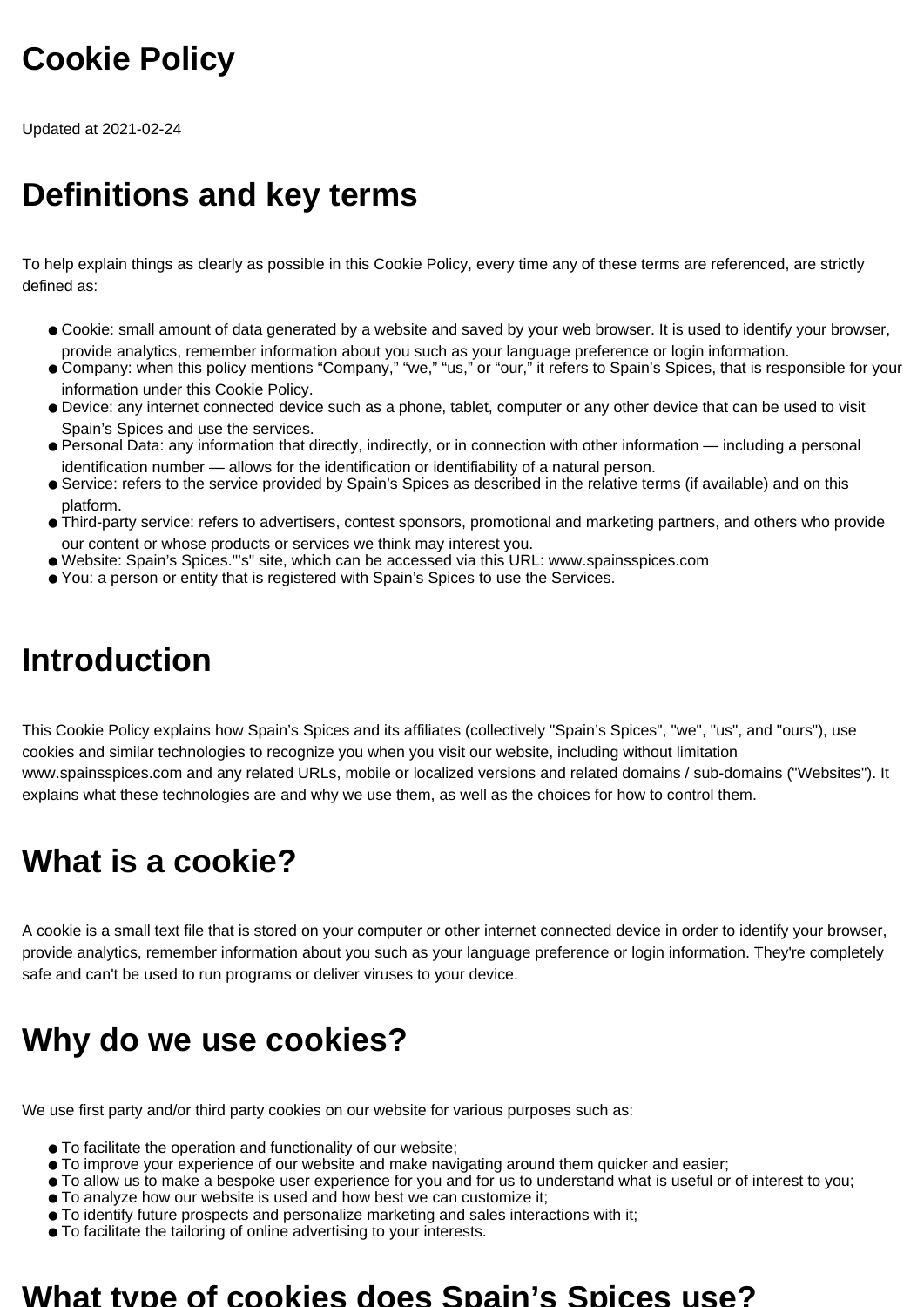Cookies can either be session cookies or persistent cookies. A session cookie expires automatically when you close your browser. A persistent cookie will remain until it expires or you delete your cookies. Expiration dates are set in the cookies themselves; some may expire after a few minutes while others may expire after multiple years. Cookies placed by the website you're visiting are called "first party cookies".

Strictly Necessary cookies are necessary for our website to function and cannot be switched off in our systems. They are essential in order to enable you to navigate around the website and use its features. If you remove or disable these cookies, we cannot guarantee that you will be able to use our website.

We use the following types of cookies in our website:

## **Essential Cookies**

We use essential cookies to make our website work. These cookies are strictly necessary to enable core functionality such as security, network management, your cookie preferences and accessibility. Without them you wouldn't be able to use basic services. You may disable these by changing your browser settings, but this may affect how the Websites function.

#### **How you can manage cookies?**

Most browsers allow you to control cookies through their 'settings' preferences. However, if you limit the ability of websites to set cookies, you may worsen your overall user experience, since it will no longer be personalized to you. It may also stop you from saving customized settings like login information. Browser manufacturers provide help pages relating to cookie management in their products.

Browser manufacturers provide help pages relating to cookie management in their products. Please see below for more information.

- Google Chrome
- Internet Explorer
- Mozilla Firefox
- Safari (Desktop)
- Safari (Mobile)
- Android Browser
- Opera
- Opera Mobile

## **Blocking and disabling cookies and similar technologies**

Wherever you're located you may also set your browser to block cookies and similar technologies, but this action may block our essential cookies and prevent our website from functioning properly, and you may not be able to fully utilize all of its features and services. You should also be aware that you may also lose some saved information (e.g. saved login details, site preferences) if you block cookies on your browser. Different browsers make different controls available to you. Disabling a cookie or category of cookie does not delete the cookie from your browser, you will need to do this yourself from within your browser, you should visit your browser's help menu for more information.

# **Changes To Our Cookie Policy**

We may change our Service and policies, and we may need to make changes to this Cookie Policy so that they accurately